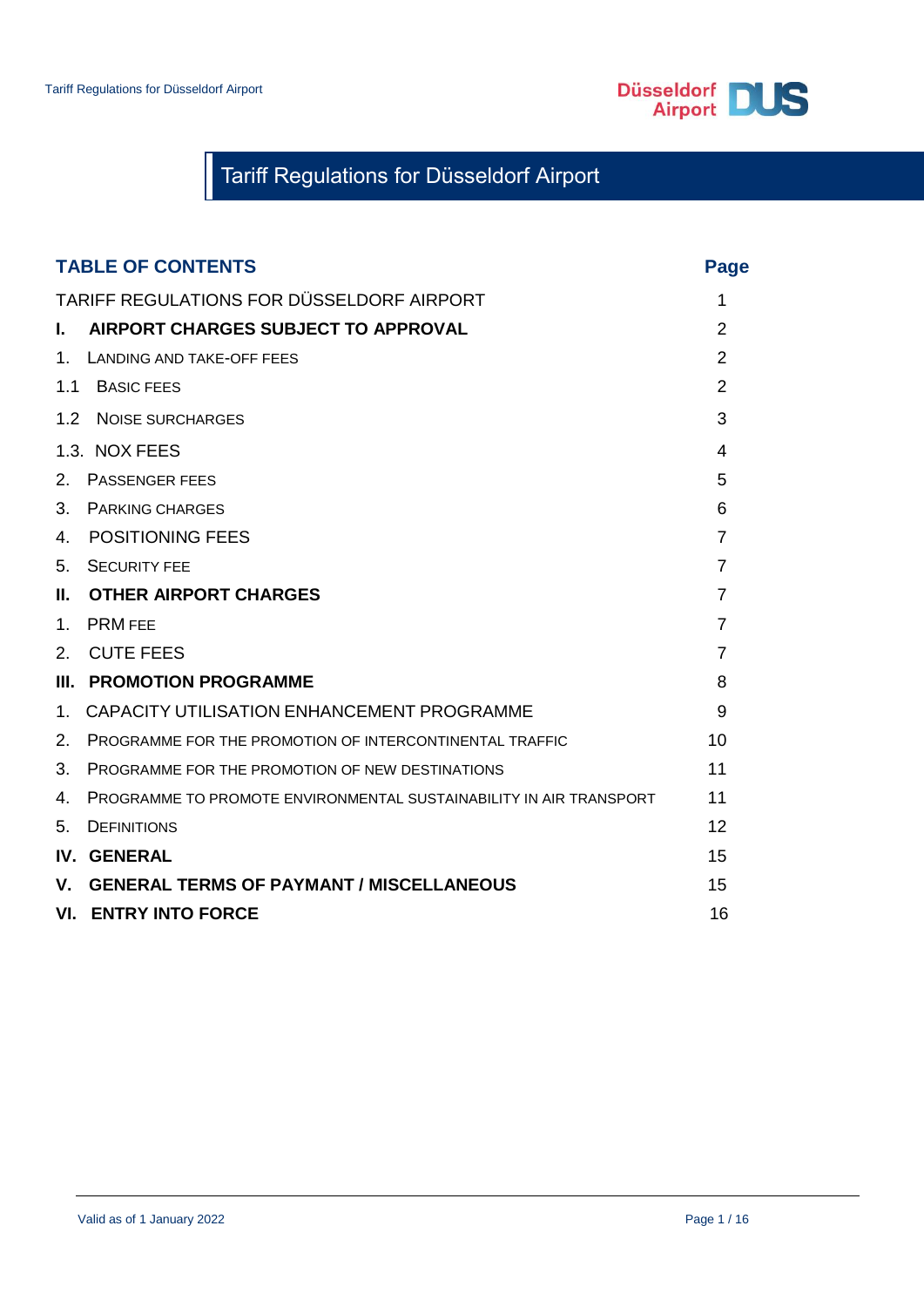

# <span id="page-1-0"></span>**I. Airport charges subject to approval**

### <span id="page-1-1"></span>**1. Landing and take-off charges**

For each landing and take-off of an aircraft at Düsseldorf Airport (DUS), a landing and take-off fee and, in the case of commercial air traffic, an additional passenger fee must be paid to the airport operator. The payees of the fees are, as joint and several debtors, as follows:

- **a)** the airline (LVG) under whose airline code/flight number the respective flight is operated,
- **b)** the airline as joint and several debtor, under whose airline code/flight number the respective flight is operated (code sharing),
- **c)** the registered user of the aircraft,
- **d)** the individual or legal entity using the aircraft without being the operator or owner, such as a tenant or lessee.

## <span id="page-1-2"></span>**1.1 Basic fees**

Landing fees and take-off fees are separate fees levied for take-off and landing. Landing and take-off fees are based on the maximum take-off weight (MTOW) of the aircraft as recorded in the registration documents, regardless of the respective operational criteria. The MTOW must be verified using the Airplane Flight Manual (AFM) - Basic Manual - Section for Weight Limitations - from the aircraft manufacturer or such approved by the respective licensing authority of the country, or by other electronic and/or written media recognised by the licensing authorities of the country. Until this document is submitted, the highest known MTOW of this aircraft type will be used. Retroactive refunds will not be made.

|                | <b>MTOW</b>         | <b>EUR</b><br>per flight |
|----------------|---------------------|--------------------------|
| 1              | up to $1.2 t$       | € 10.00                  |
| $\overline{2}$ | $>1.2 - 2.0t$       | € 18.00                  |
| 3              | $> 2.0 - 5.7$ t     | € 36.00                  |
| 4              | $> 5.7 - 10.0$ t    | € 170.00                 |
| 5              | $>$ 10.0 - 30.0 t   | € 187.00                 |
| 6              | $>$ 30.0 - 52.5 t   | € 187.00                 |
| $\overline{7}$ | $> 52.5 - 79.3$ t   | € 178.00                 |
| 8              | $> 79.3 - 125.0 t$  | € 178.00                 |
| 9              | $>$ 125.0 - 245.0 t | € 173.00                 |
| 10             | $> 245.0 - 355.0$ t | € 173.00                 |
| 11             | $>$ 355.0 - 440.0 t | € 173.00                 |
| 12             | $>$ 440.0 t         | € 173.00                 |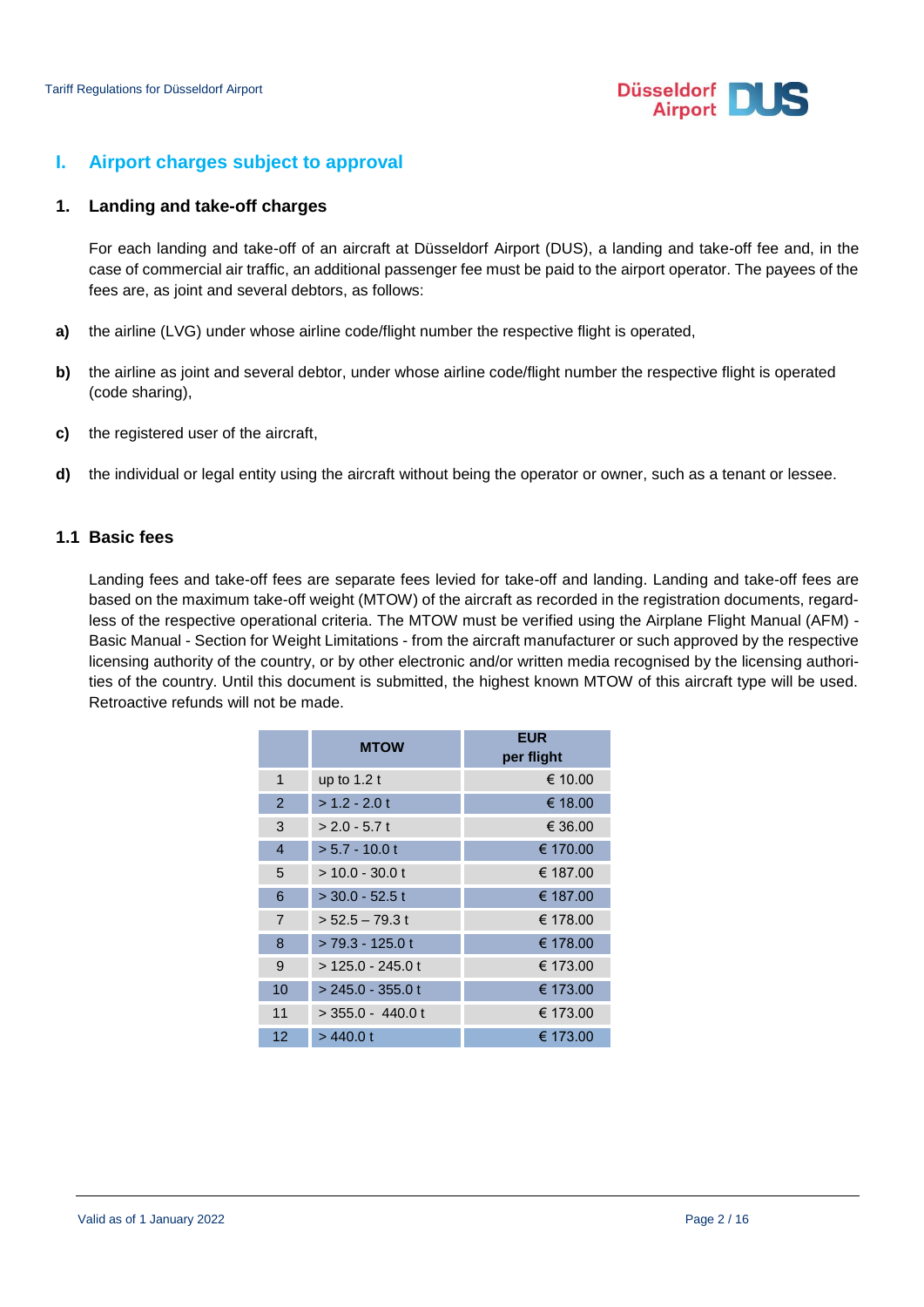

The above fees are reduced for training flights and for familiarisation flights using aircraft with a maximum takeoff weight of

| up to   | $3,000$ kg | at 40%  |
|---------|------------|---------|
| or over | $3,000$ kg | at 55%. |

The reduced fee is at least **EUR 12.00**.

Training flights, as defined in this paragraph, are flights during which a civilian student pilot, as part of his or her training at an approved training organisation (aviation school), flies to meet the conditions necessary to obtain a civil pilot's license or authorisation, as defined in the testing regulations for aviation personnel.

For the purposes of this paragraph, familiarisation flights are flights that serve to provide aeronautical and technical instruction to civil pilots. The pilots to be instructed must hold the pilot's license prescribed for the type of aircraft used. The instructor must be on board the aircraft being used.

### <span id="page-2-0"></span>**1.2 Noise surcharges**

A noise surcharge is levied for aircraft per landing and take-off. Noise surcharges are graduated according to noise classes, and the time of day or night. Classification into noise classes is based on average noise levels measured in Düsseldorf per aircraft type and series.

Aircraft not listed in the table will be classified on the basis of submitted noise certificates based on reasonable discretion until sufficient measurement results for DUS are available.

| <b>Noise</b><br>classes | dB(A)                | <b>Aircraft type</b>                                                                                                                                                                                                                                                                                                                                                      |
|-------------------------|----------------------|---------------------------------------------------------------------------------------------------------------------------------------------------------------------------------------------------------------------------------------------------------------------------------------------------------------------------------------------------------------------------|
| 1                       | classes.             | Jets and propeller-driven aircraft < 10 t, unless specifically assigned to other noise                                                                                                                                                                                                                                                                                    |
| $\overline{2}$          | 70.0 - 74.0 dB (A)   | B350, BE30, D228, D328, DH8D, E120, E50P, JU52,<br><b>SB20</b>                                                                                                                                                                                                                                                                                                            |
| 3                       | 74.1 - 78.0 dB (A)   | A318, A319VX, A320N, A3202VX, A3211VX, AT43,<br>AT45, AT72, B736, B738M, B461, BE20, BE58, C210,<br>C340, C421, C425, C441, C500, C501, C510, C550,<br>C680, C750, CL30, CL60, CRJ1, CRJ2, CRJ7, DA42,<br>DC3, DOVE, E135, E145, E550, F2TH, F50, GL5T,<br>GLF5, J328, JS31, LJ35, LJ40, LJ45, LJ60, MU2, PA34,<br>PAY2, PAY4, PC12, PRM1, SF34, SR22, SW3, TB20,<br>TBM8 |
| $\overline{4}$          | 78.1 - 82.0 dB (A)   | A319, A3202, A3212VX, ATP, B190, B462, B463, B468,<br>B712, B735, B737, B738, B752, BE40, BE60, BE9L,<br>C25A, C404, C414, C551, C525, C560, CRJ9, CRJX,<br>E170, E190, F70, F900, FA10, FA20, FA50, FA7X, G150,<br>GLF4, H25C, LJ31, LJ55, PA31, RJ1H, SW4                                                                                                               |
| 5                       | $82.1 - 86.0$ dB (A) | A3201, A321, A342, A359, B733, B739, B753, B762,<br>B788, B789, C650, F100, MD87, MD90, P149, P180                                                                                                                                                                                                                                                                        |
| 6                       | $86.1 - 90.0$ dB (A) | A306, A310, A332, A333, A343, A345, A346, A388,<br>AN26, B732, B734, B748, B763, B772, B773, B77W,<br>C130, GLF3, IL96, MD81, MD83, YK40, YK42                                                                                                                                                                                                                            |
| $\overline{7}$          | 90.1 - 94.0 dB (A)   | A30B, AN12, B721, B722, B742, B74S, B744, L101,<br>MD11, MD82, MD88, T154                                                                                                                                                                                                                                                                                                 |
| 8                       | $> 94.0$ dB(A)       | A124, B703, B743                                                                                                                                                                                                                                                                                                                                                          |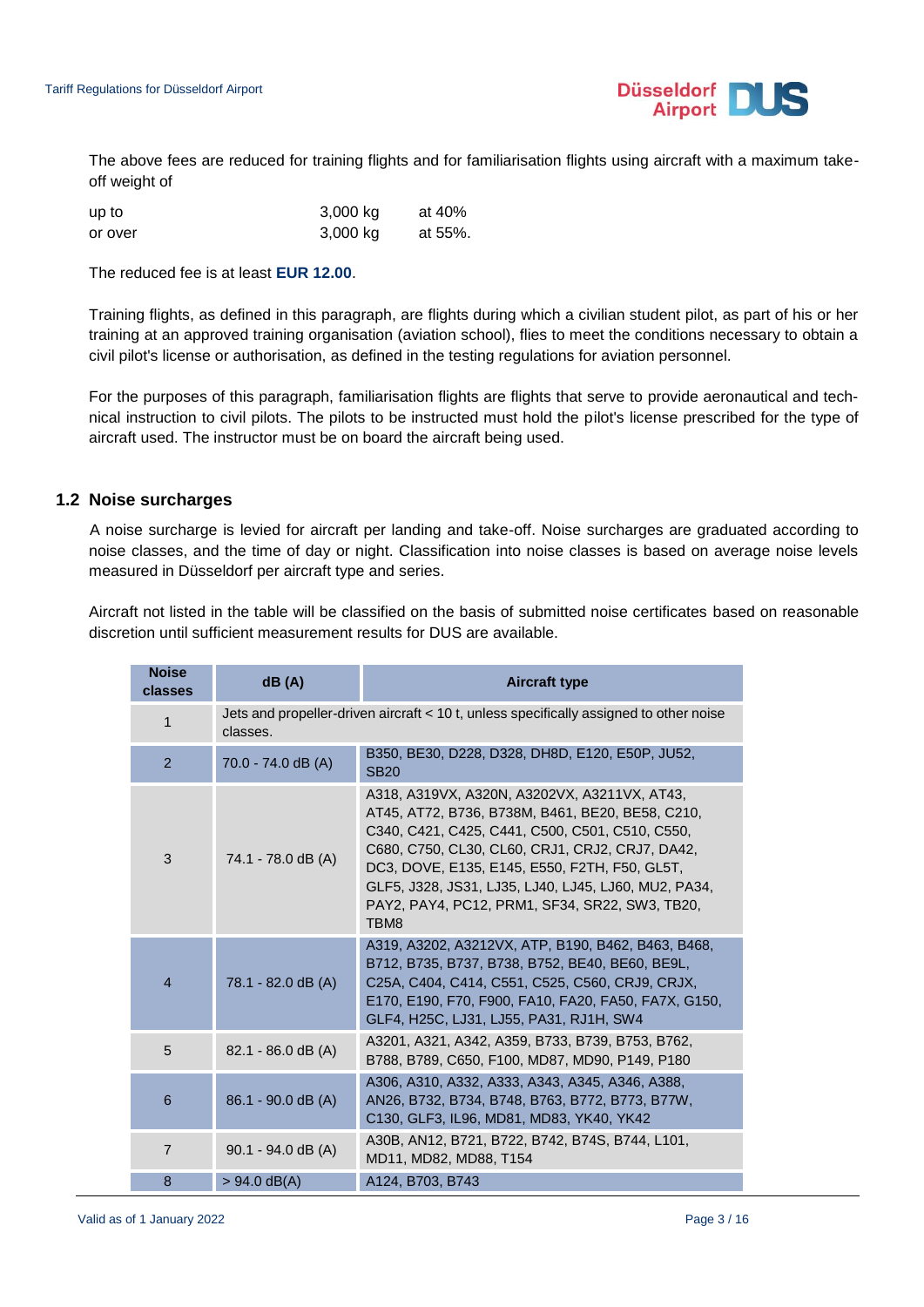

| <b>Noise</b><br>classes | $6:00$ AM - 9:59<br><b>PM</b><br><b>Local time</b> | 10:00 PM - 10:59<br><b>PM</b><br>Landing<br><b>Local time</b> | 10:00 PM - 10:59<br><b>PM</b><br><b>Take-off</b><br><b>Local time</b> | 11:00 PM - 11:14<br><b>PM</b><br><b>Local time</b> |
|-------------------------|----------------------------------------------------|---------------------------------------------------------------|-----------------------------------------------------------------------|----------------------------------------------------|
| 1                       | $\epsilon$ 0.00                                    | $\epsilon$ 0.00                                               | € 0.00                                                                | $\epsilon$ 0.00                                    |
| $\overline{2}$          | € 35.00                                            | € 140.00                                                      | € 280.00                                                              | € 385.00                                           |
| 3                       | € 44.00                                            | € 176.00                                                      | € 352.00                                                              | €484.00                                            |
| $\overline{4}$          | €47.00                                             | € 188.00                                                      | € 376.00                                                              | € 517.00                                           |
| 5                       | € 51.00                                            | € 204.00                                                      | €408.00                                                               | € 561.00                                           |
| 6                       | € 116.00                                           | €464.00                                                       | € 928.00                                                              | € 1,276.00                                         |
| $\overline{7}$          | € 7,000.00                                         | € 28,000.00                                                   | € 56,000.00                                                           | € 77,000.00                                        |
| 8                       | € 8,000.00                                         | € 32,000.00                                                   | € 64,000.00                                                           | € 88,000.00                                        |

| <b>Noise</b><br>clas-<br>ses | 11:15 PM - 11:29<br><b>PM</b><br><b>Local time</b> | 11:30 PM - 11:44<br><b>PM</b><br><b>Local time</b> | 11:45 PM - 11:59<br><b>PM</b><br>$5:00$ AM - $5:59$<br><b>AM</b><br><b>Local time</b> | $12:00$ AM - 4:59<br><b>AM</b><br><b>Local time</b> |
|------------------------------|----------------------------------------------------|----------------------------------------------------|---------------------------------------------------------------------------------------|-----------------------------------------------------|
| 1                            | $\epsilon$ 0.00                                    | $\epsilon$ 0.00                                    | € 0.00                                                                                | € 0.00                                              |
| 2                            | €490.00                                            | € 665.00                                           | € 840.00                                                                              | € 1,540.00                                          |
| 3                            | € 616.00                                           | € 836.00                                           | € 1,056.00                                                                            | € 1,936.00                                          |
| $\overline{4}$               | € 658.00                                           | € 893.00                                           | € 1,128.00                                                                            | € 2,068.00                                          |
| 5                            | € 714.00                                           | € 969.00                                           | € 1,224.00                                                                            | € 2,244.00                                          |
| 6                            | € 1,624.00                                         | € 2,204.00                                         | € 2,784.00                                                                            | € 5,104.00                                          |
| $\overline{7}$               | € 98,000.00                                        | € 133,000.00                                       | € 168,000.00                                                                          | € 308,000.00                                        |
| 8                            | € 112,000.00                                       | € 152,000,00                                       | € 192,000.00                                                                          | € 352,000,00                                        |

## **1.3 NOX fees**

The emission-based fee per emission value is **EUR 1.50** per landing and per take-off. The emission value is the nitrogen oxide equivalent per kilogram emitted by an aircraft during the standardised landing and take-off cycle (LTO). The necessary information on aircraft and engine types is obtained from a recognised fleet database.

The emission value is determined using the ERLIG formula (ERLIG = Emission Related Landing Charges Investigation Group, ECAC) on the basis of certified nitrogen oxide (NOX) and hydrocarbon (HC) emissions per engine in the LTO cycle, in accordance with ICAO Annex 16, Volume II.

> NO<sub>X,aircraft</sub>[kg] = (number of engines  $x \sum_{\text{model}}$  [s] x fuel consumption [kg/s]. x emission factor [g/kg]) / 1000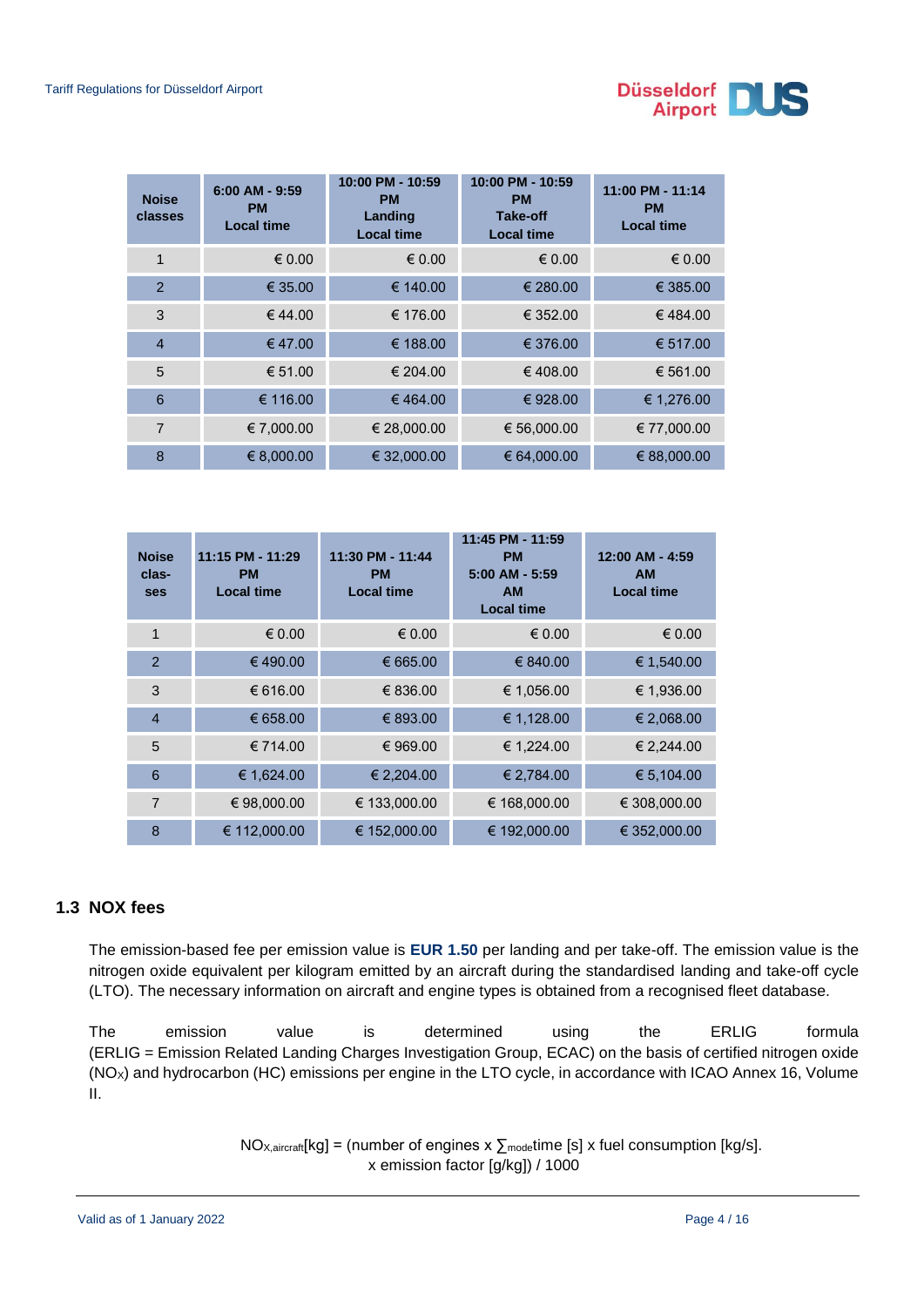

If the engine emissions for HC per LTO cycle exceed the certification value of 19.6  $g/kN$ , the corresponding NO<sub>x</sub> value of the aircraft is multiplied by a factor a:

> $a = 1$ ; if Dp<sub>HC</sub>/F<sub>00</sub> <= 19.6 g/kN  $a = (Dp_{HC}/F_{00}) / 19.6$  g/kN; if  $Dp_{HC}/F_{00} > 19.6$  g/kN with  $a_{max} = 4$

Nitrogen oxide equivalent (emission value) of the aircraft =  $a \times NO \times o f$  the aircraft. The emission value is taken into account up to the third decimal point.

The basis for determining emission values is the ICAO Aircraft Engine Emission Database for turbofan and jet engines and the FOI Swedish Defence Research Agency database for turboprop engines.

If there are multiple or divergent entries in these emissions databases for an engine type, the highest recorded emissions value is used, regardless of the respective operating criteria.

If no or conflicting engine information is available for an aircraft, the highest known emission value for that aircraft type is used.

If an engine is not included in any of the available emissions databases and no standard engine can be applied, the engine is assessed on the basis of the study conducted by the German Aerospace Centre on 28 February 2005.

The use of an engine type with lower emission values (e.g. identified by different UID numbers or a "re-rated" version of an engine) must be demonstrated to the airport operator by submitting the Airplane Flight Manual (AFM) in conjunction with the corresponding ICAO certificate or manufacturer's certificate. As long as proof thereof has not been provided, the airport operator will base the calculation of the fee on the highest emission value known for the aircraft or engine type.

Any increase or reduction in the aircraft's emission levels according to the AFM, ICAO certificate or manufacturer's certificate must be reported to the airport operator immediately.

Charges may be recalculated for flights for which increased emission values are subsequently determined; reduced values will be used as soon as these can be proven and verified. Retroactive refunds will not be made. As an exception to the general rule, emissions from aircraft with an MTOW of less than or equal to 5.7 tons are assessed at a flat rate of 1 kg NOx/HC per LTO cycle.

# <span id="page-4-0"></span>**2. Passenger fees**

In commercial air transport, a passenger fee is also payable, based on the number of passengers on board the aircraft at the time of take-off.

The fee per passenger is as follows if the subsequent landing of the aircraft takes place at an airport

- **(1)** within the EU (incl. Iceland, Liechtenstein, Norway and Switzerland) **EUR 16.15**
- **(2)** outside the EU **EUR 17.15**
- **(3)** for proven transfer and transit passengers to all destinations **EUR 10.10**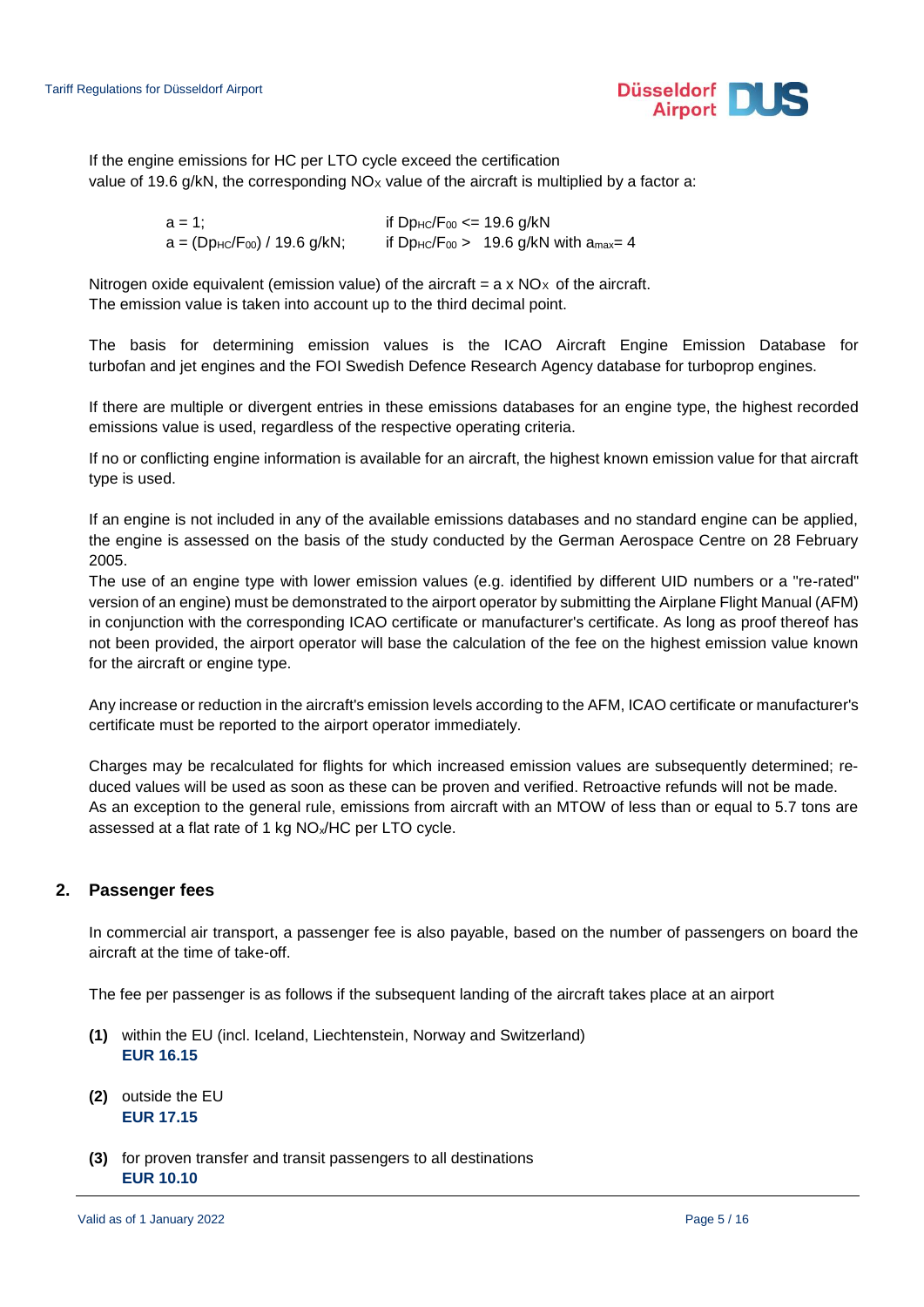

Transfer passengers are passengers who make a stopover in Düsseldorf and continue their journey on the same day on a different aircraft (with a different flight number) than they arrived on. The point of departure and destination must be different.

Transit passengers are passengers who make a stopover in Düsseldorf and continue their flight on the same aircraft on which they arrived.

The number of passengers on board when the aircraft takes off does not include children under two (2) years of age, who are not entitled to their own seat. Passengers include employees - with the exception of the crew on duty - of the airline in question or of another airline and other persons who are on board free of charge or at a reduced price when the aircraft takes off.

In the area of the General Aviation Terminal (GAT), the airport operator does not charge a passenger fee if it uses an agent to operate the GAT and it assigns said agent the right to charge an appropriate service fee for the use of the GAT in its own name and on its own account.

## <span id="page-5-0"></span>**3. Parking charges**

Aircraft operators must pay a parking charge to the airport operator for parking their aircraft at the airport.

**a)** The parking charge is calculated for each 24 hours or part thereof and uses fixed amounts per MTOW category and parking operation:

|                | <b>MTOW</b>           | <b>EUR</b><br>per operation |
|----------------|-----------------------|-----------------------------|
| 1              | up to $5.7t$          | € 20.00                     |
| 2              | $> 5.7 - 10.0 t$      | € 30.00                     |
| 3              | $> 10.0 - 30.0$ t     | € 74.40                     |
| $\overline{4}$ | $>$ 30.0 - 52.5 t     | € 93.00                     |
| 5              | $> 52.5 - 79.3$ t     | € 102.30                    |
| 6              | $> 79.3 - 125.0$ t    | € 144.10                    |
| $\overline{7}$ | $>$ 125.0 - 245.0 t   | € 372.00                    |
| 8              | $> 245.0 - 355.0$ t   | € 558.00                    |
| 9              | $>$ 355.0 $-$ 440.0 t | € 651.00                    |
| 10             | $>$ 440.0 t           | € 744.00                    |

- **b)** No parking charge will be levied for parking for a total of three hours or less between landing and take-off of the aircraft.
- **c)** The airport operator will not levy a parking charge for the GAT area if it leases the apron in the GAT area to an agent and assigns the agent the right to levy an appropriate parking charge in its own name and for its own account for the use of the GAT apron. This parking charge may not exceed the value of the relevant above parking charges.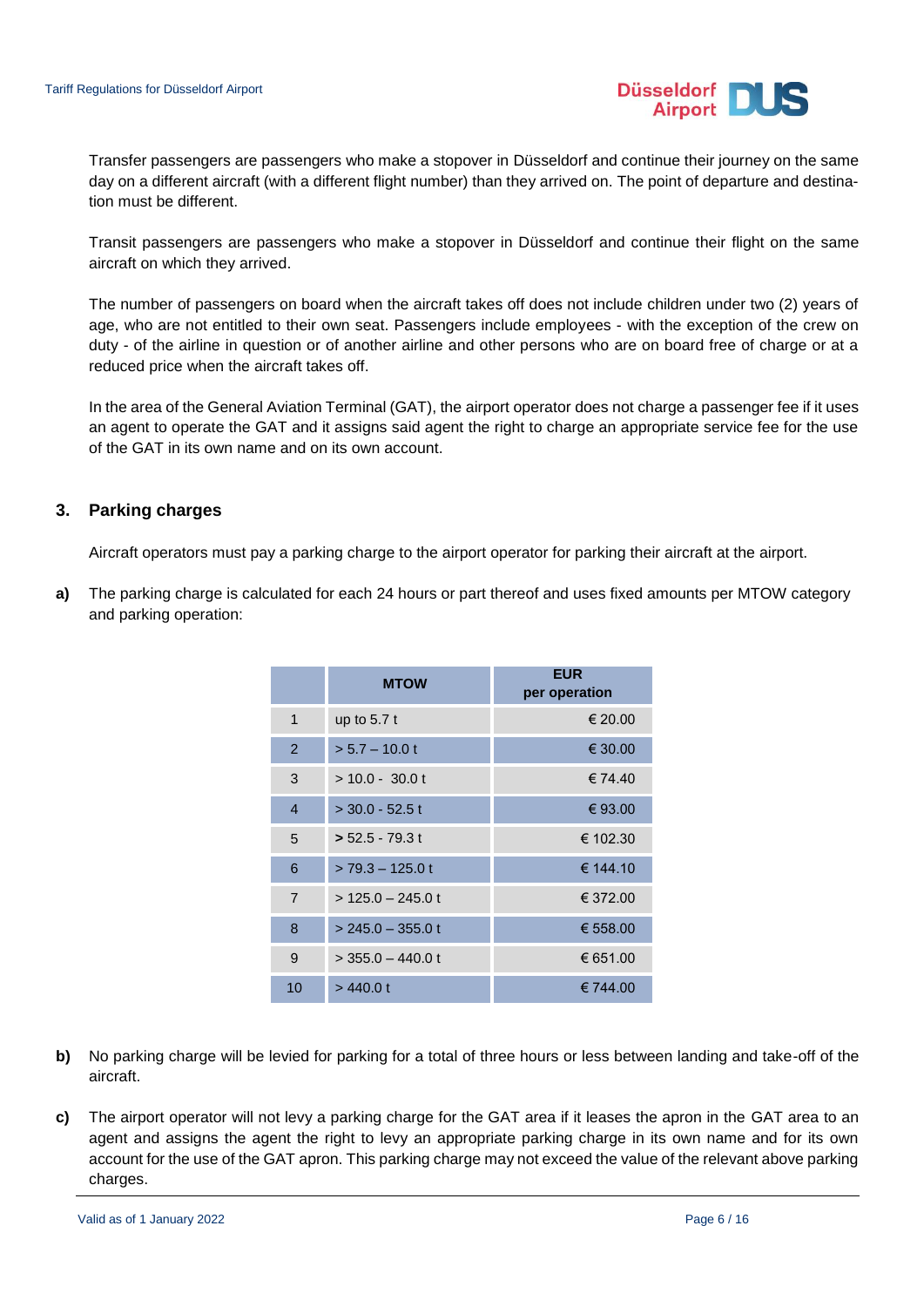

#### <span id="page-6-0"></span>**4. Position Charges**

If the aircraft is parked at a building position, a position fee must be paid for the use of the passenger boarding bridge and the stationary 400 Hz ground power supply.

The positioning fee does not include the operation of the passenger boarding bridge and the connection of the 400 Hz system to the aircraft. This service is provided by the handling company.

The positioning fee is calculated for one arrival and one departure. Positioning fees are differentiated according to the weight classes for maximum take-off weight and amount to:

|                | <b>MTOW</b>                             | <b>EUR</b><br>per flight |
|----------------|-----------------------------------------|--------------------------|
| 1              | up to $79.3t$                           | €42.50                   |
| $\overline{2}$ | $> 79.3 - 125.0 t$                      | €47.00                   |
| 3              | $>$ 125.0 - 245.0 t                     | € 52.00                  |
| 4              | $> 245.0 - 355.0$ t                     | € 57.00                  |
| 5              | $>$ 355.0 - 440.0 t                     | € 60.00                  |
| 6              | > 440.0 t<br>(for 3 bridges per flight) | € 130.00                 |

### <span id="page-6-1"></span>**5. Security charges**

To compensate for the costs of services under the Aviation Security Act, an additional security fee is payable in commercial air transport, based on the number of passengers on board the aircraft at the time of take-off. The security fee is **EUR 1.26** per passenger.

# **II. Other Airport Charges**

### <span id="page-6-2"></span>**1. PRM charges**

To compensate for the costs of services, in accordance with EU Regulation (EC) No. 1107/ 2006 concerning the rights of disabled persons and persons with reduced mobility when travelling by air, a PRM fee is payable in commercial air transport. It is calculated according to the number of passengers on board the aircraft at take-off, and amounts to **EUR 1.02**.

### <span id="page-6-3"></span>**2. CUTE charges**

For passenger handling, DUS provides both the CUTE equipment and the associated CUTE service at the checkin, transfer and gate counters. To offset the costs, a CUTE fee must be paid for commercial air transportation. It is based on the number of passengers checked in (excl. transit passengers) and amounts to **EUR 0.291** per passenger.

FDG (Flughafen Düsseldorf GmbH) will grant a volume discount on the total volume of CUTE fees invoiced in a calendar year. Volume discounts for an annual volume of departing passengers of the airline are as follows: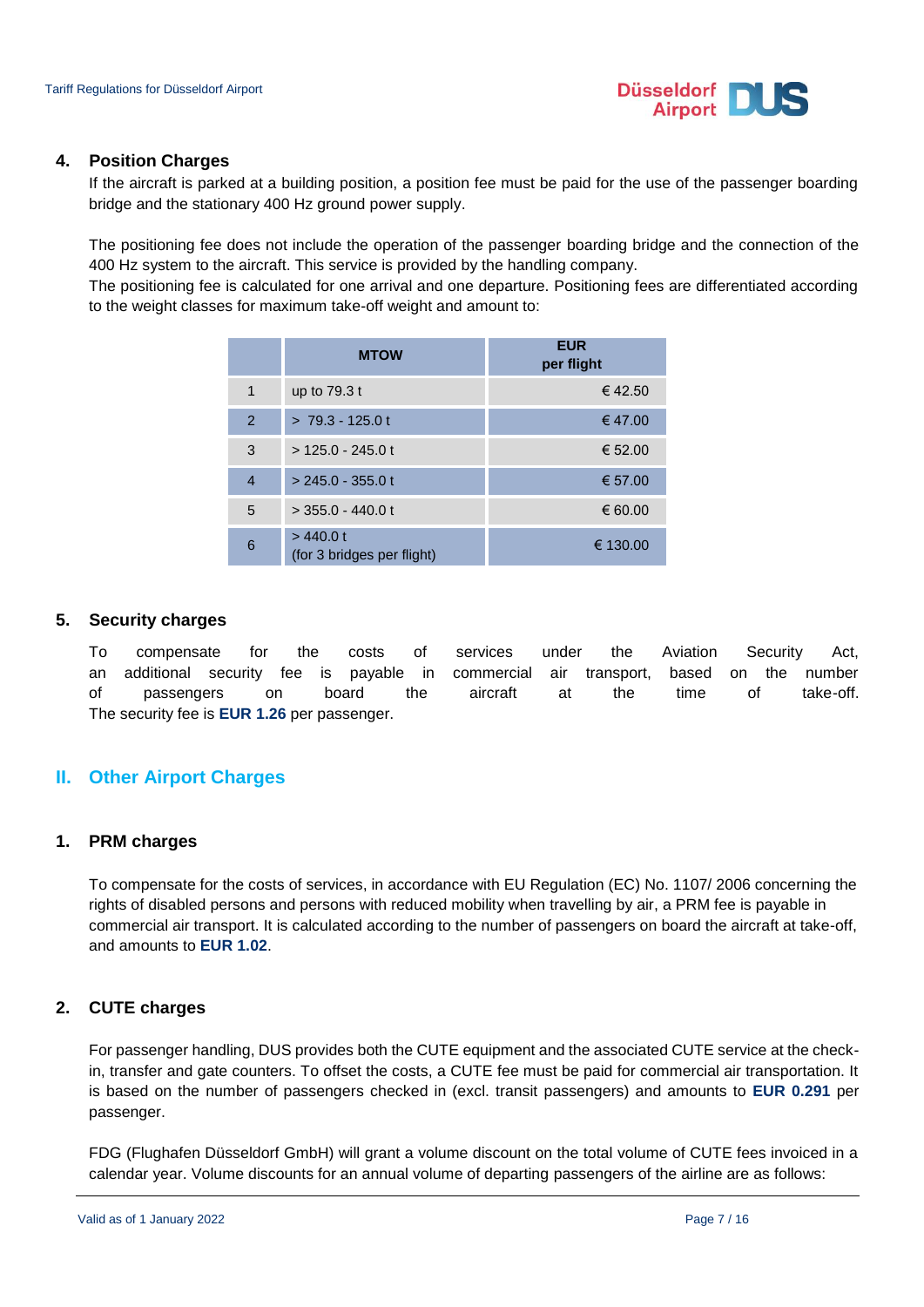

|               | <b>Departed passengers</b> | <b>Propor-</b><br>tion |
|---------------|----------------------------|------------------------|
| 1             | from 100,000 - 300,000     | 3.0%                   |
| $\mathcal{P}$ | $>$ 300,000 - 500,000      | 4.0%                   |
| 3             | $>$ 500,000 - 1,500,000    | $5.0\%$                |
| 4             | $> 1,500,000 - 3,000,000$  | 5.5%                   |
| 5             | > 3,000,000                | $6.0 \%$               |

# <span id="page-7-0"></span>**III. Promotion programme**

DUS is the main airport in the largest metropolitan area in Europe (Rhine-Ruhr region) with an extraordinarily high demand potential for business and private air travel. At the same time, the airport's location in a densely populated area limits its airside capacity. In view of this problematic situation, it is of the utmost interest for DUS to make the best possible use of its limited capacities to satisfy the demand for mobility and, in particular, to better serve the high demand for direct intercontinental connections as well as to increase the proportion of larger aircraft.

FDG therefore grants financial support if the airline in Düsseldorf achieves

- 1. a specified minimum number of passengers per flight or an improved capacity utilisation rate compared to the previous period (t-1) and/or
- 2. expands the passenger volume in intercontinental traffic and/or
- 3. offers new destinations in accordance with 5.5.

These funding instruments are described in detail in Sections one to three below.

To participate in the funding programmes described in 1.4 and 1.5, the airline must register once informally with the FDG by sending an e-mail to [airport-charges@dus.com](mailto:airport-charges@dus.com) no later than four weeks before the start of a funding period or the start of operations in Düsseldorf. It is not necessary to re-register for subsequent periods, provided that there has been no change in relation to the initial registration.

The registration, and thus eligibility for funding no longer apply if an airline ceases operations, or if business operations are reduced to such an extent that an adjustment of participation in the funding programme would be justified in accordance with Sec. 313 of the German Civil Code (BGB). Participation is determined according to objective and non-discriminatory criteria in a bilateral relationship.

FDG may suspend the funding programme in whole or in part if the aviation market undergoes such a long-term negative development that the economic basis for achieving the goals of the aviation business unit is disrupted, in accordance with Sec. 313 of the German Civil Code (BGB), for example in the event of a passenger decline in Düsseldorf of more than 10% compared to the same period in the previous year.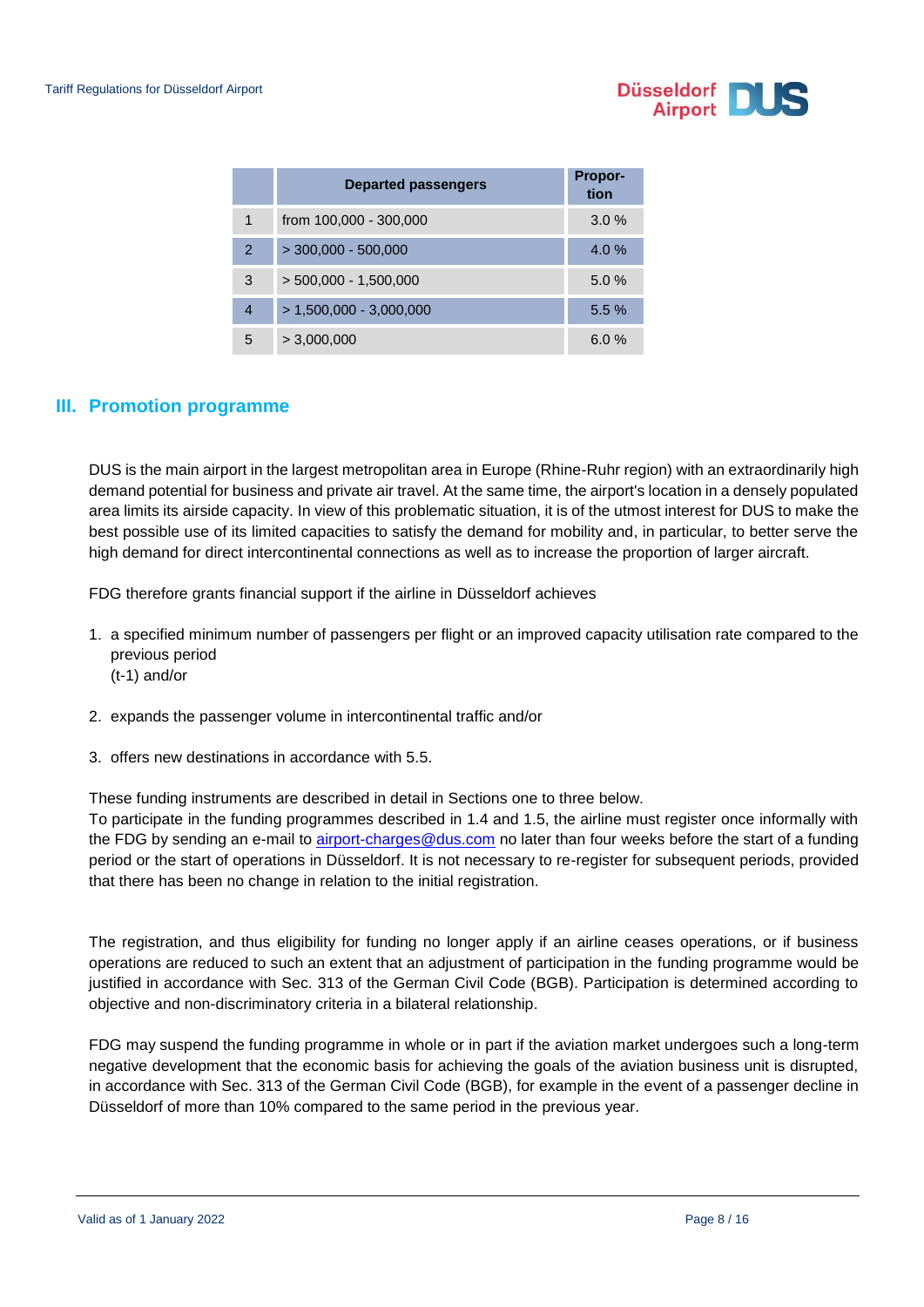

## **1. Capacity Utilisation Enhancement Programme**

The funding programme is implemented in the following steps per airline and funding period:

- **1.1** Eligible for funding are all airlines that have operated
- **a)** at least 40 scheduled/charter departures from Düsseldorf during the funding period and/or
- **b)** have continued, operated or started regular scheduled/charter departures from Düsseldorf at least every two weeks for at least eight weeks
- **c)** and have carried at least 90% of the passenger volume at DUS in the corresponding period of the previous year.

For new airlines at DUS, i.e., all those that did not operate more than 40 scheduled/charter departures from Düsseldorf in the previous period, only criteria a) and b) apply for eligibility to participate in the Capacity Utilisation Enhancement Programme.

**1.2** These airlines may choose between two alternative funding models, which are described in Sections 1.4 and 1.5.

Each airline concerned must select one of these two models when registering for the funding programme. It is possible to change to the other model on 1 January of the following year. FDG must be notified of this change in writing or via e-mail [\(airport-fees@dus.com\)](mailto:airport-charges@dus.com) at least four weeks before the funding period begins.

- **1.3** After the relevant funding period ends, the following key figures will be determined by FDG on the basis of the definitions listed in Section 5 (rounded to two decimal places):
	- Capacity utilisation rate  $KN_{LVG(t)}$  of each airline in the period under evaluation (t), calculated from passenger volume (Pax) and number of flights (Mvt) of the airline in DUS for the period:

## $KN_{LVG(t)} = \text{Pax}_{LVG(t)}$  /  $Mvt_{LVG(t)}$

Average capacity utilisation rate  $KN_{\text{DUS}(t)}$  of all airlines in DUS in the period under evaluation (t):

#### $KN_{DUS(t)} = \text{Pax}_{DUS(t)} / Mvt_{DUS(t)}$

**1.4** Funding of the airline with a utilisation rate of more than 115 passengers per flight.

If the capacity utilisation rate KN<sub>airline(t)</sub> of the airline in the funding year is greater than the threshold value (SW) of 115 passengers per flight, funding of € 2.30 is granted for the total passenger volume of the airline (Pax<sub>airline (t)</sub>) above the threshold value.

### Amount of funding =  $(KN_{LVG(t)} - SW) * \epsilon$  2.30 \*  $Mvt_{LVG(t)}$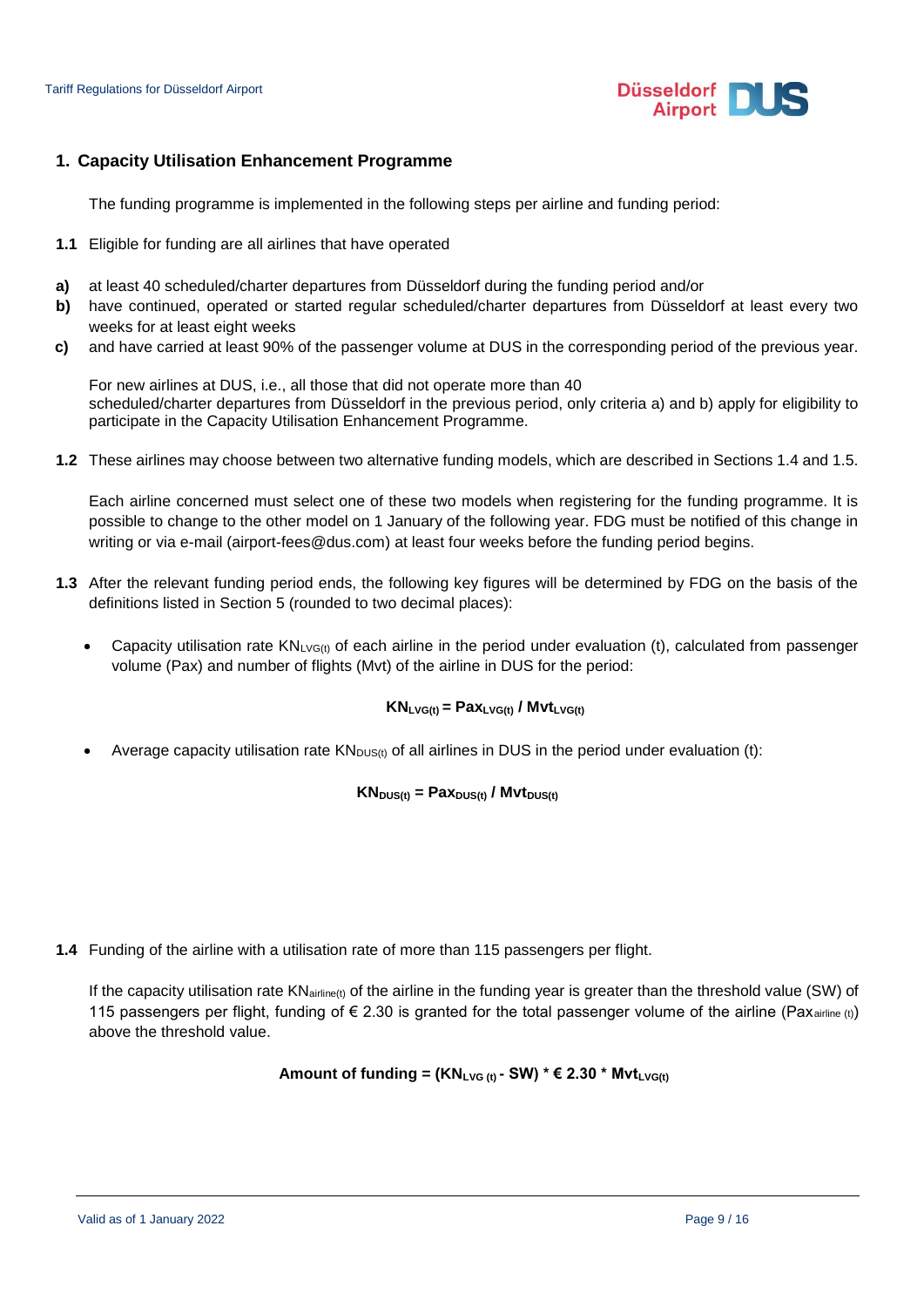

**1.5** Promotion for utilisation rate increase of airline with more than 85 passengers per flight movement

If the capacity utilisation rate  $KN_{\text{airline}(t)}$  of the airline is greater than 85 passengers per flight and has increased compared to the corresponding previous period's KN<sub>airline(t-1)</sub>, the additional volume of passengers resulting from the increased utilisation rate of the airline is determined by:

#### Amount of funding =  $(KN_{LVG(t)} - KN_{LVG(t-1)})$  \*  $Mvt_{LVG(t)}$  \* € 3.30

Funding of  $\epsilon$  3.30 per passenger is granted for this additional volume.

For airlines that achieved less than 25% of the flight volume of the period under evaluation in DUS in the previous year's period, the current mean value  $KN_{DUS(t)}$  of all airlines in DUS is used instead of the value KNLVG (t-1).

**1.6** After the funding period ends, funding is credited to all eligible airlines to offset the fees incurred in the following period. Funding will be credited subject to the condition that the airline has paid all fees for the underlying funding period in full; unpaid ten-day periods according to V. will result in a proportionate corresponding reduction in funding. The funding will not be paid out.

#### <span id="page-9-0"></span>**2. Programme for the promotion of intercontinental traffic**

The funding programme is implemented in the following steps per airline and funding period:

**2.1** After the relevant funding period ends, the following key figures will be determined by FDG on the basis of the definitions listed in Section 5:

Number of passengers per airline in intercontinental traffic in the funding period under evaluation (Pax\_IkLvG(t)) and in the previous period (Pax\_Ik<sub>LVG(t-1)</sub>).

All passengers on intercontinental routes on which the airline operated at least 10 scheduled departures in the funding period under evaluation in scheduled or charter traffic from Düsseldorf are taken into account.

Passenger development in intercontinental traffic compared to the previous funding period is calculated for each airline:

#### $\Delta$ Pax\_Ik<sub>LVG(t)</sub> = Pax\_Ik<sub>LVG(t)</sub> - Pax\_Ik<sub>LVG(t-1)</sub>

If an airline operated fewer than 10 departures on a route in the same period of the previous year, the  $Pax<sub>LVG(t-1)</sub>$ is set to zero.

**2.2** For passenger growth compared to the previous year (ΔPax\_IkLvG(t) from 2.1), funding of € 7.50 per passenger will be granted if the Pax\_IkLv<sub>G(t)</sub> is below 170 passengers per flight. Should a Pax\_IkLvG(t) of 170 be reached or exceeded, funding will increase to  $\epsilon$  10.00.

**KN\_IkLVG(t) < 170: (Pax\_IkLVG(t) – Pax\_IkLVG(t-1)) \* € 7.50**

#### **KN\_IkLVG(t) => 170: (Pax\_IkLVG(t) – Pax\_IkLVG(t-1)) \* € 10.00**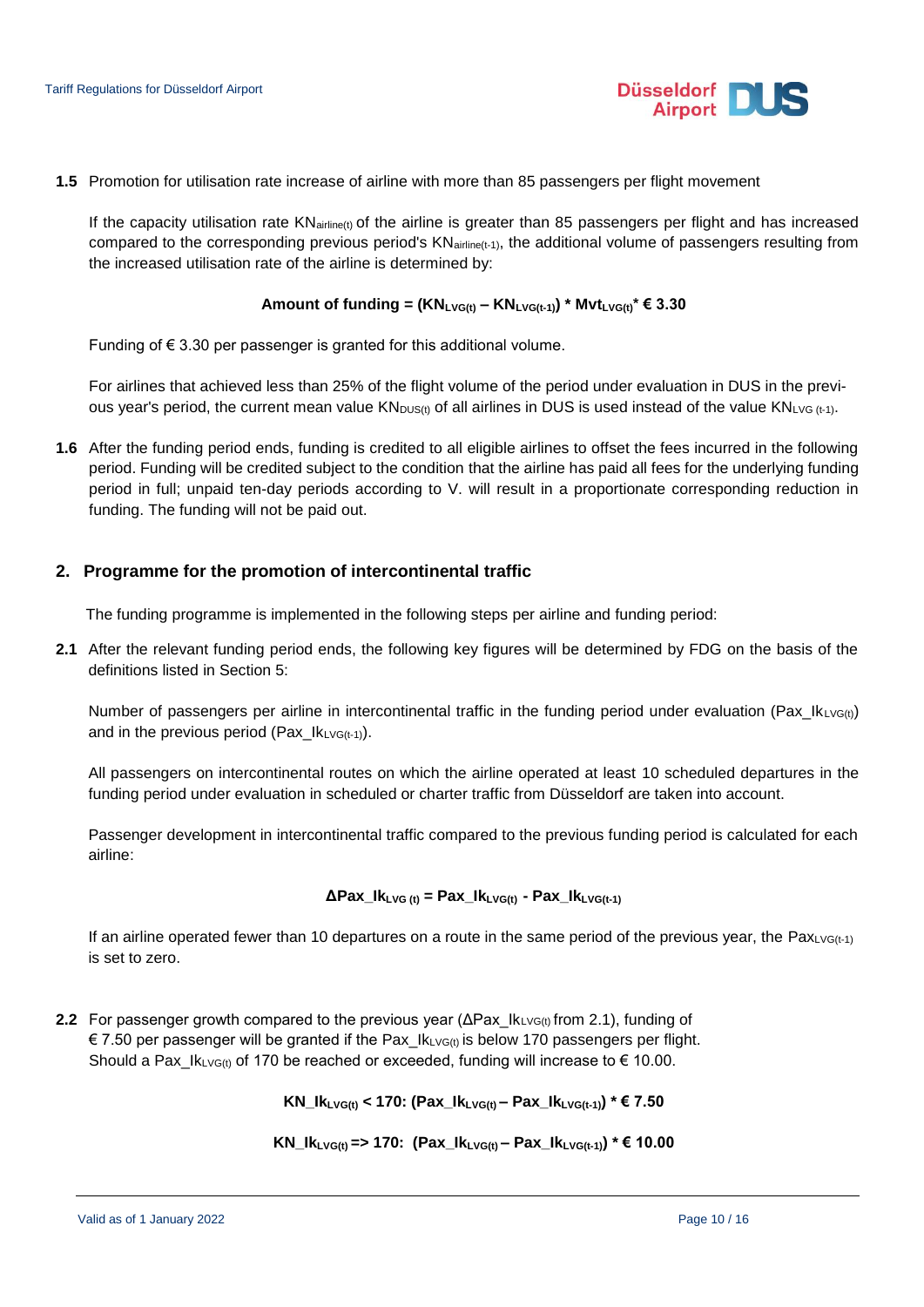

**2.3** After the funding period ends, funding will be credited to all eligible airlines for the purpose of offsetting against the fees incurred in the following period. Funding will be credited subject to the condition that the airline has paid all fees for the underlying funding period in full. Unpaid ten-day periods according to V. lead to a proportionate corresponding reduction in funding. The funding will not be paid out.

## <span id="page-10-0"></span>**3. Programme for the promotion of new destinations**

The funding programme is implemented in the following steps per airline and funding period:

A route is eligible for destination funding as defined in the applicable schedule of fees, provided that it appears on the list in 5.5 and has not already been operated by another airline in the same funding period with at least 75 departures and has not been discontinued within the funding period.

In order to be eligible for destination funding, the airline undertakes to operate a minimum of 75 departures per funding period on the eligible route, the frequency pattern of which is the responsibility of the operating airline. If the route is discontinued despite reaching 75 departures in the relevant funding period, entitlement to funding will lapse and the repayment claim mentioned below will apply.

The operating airline must notify this commencement of operations on a route in accordance with Section 5.5 FDG by sending the expected flight schedule on this route and proof of the sales launch (e.g. screenshot of the airline homepage, GDS, such as Amadeus or similar) to airport-charges@dus.com. Until this proof is provided, the route is considered as not served. If several airlines have applied for a route under this programme, the airline that was the first to provide proof of route acceptance to FDG is eligible for funding.

The following funding is granted for these:

| In the first calendar year of operation:  | amount of funding $t_1$ = Paxairlinet1 * $\epsilon$ 5.00                       |
|-------------------------------------------|--------------------------------------------------------------------------------|
| In the second calendar year of operation: | amount of funding <sub>t2</sub> = Pax <sub>airlinet2</sub> $* \in 2.50$        |
| In the third calendar year of operation:  | amount of funding <sub>t3</sub> = $Pax_{airline3} * \text{\textsterling} 1.00$ |

Should airline cease to operate the new route before the expiry of three funding periods, FDG reserves the right to charge 50 per cent of the total funding granted for the new destination since its commencement.

After the funding period ends, funding will be credited to all eligible airlines to offset the fees incurred in the following period. Funding will be credited subject to the condition that the airline has paid all fees for the underlying funding period in full; unpaid ten-day periods according to V. result in a proportionate corresponding reduction in funding. The funding will not be paid out.

### <span id="page-10-1"></span>**4. Programme to promote ecological sustainability in air transport**

FDG promotes the use of new, ecologically sustainable forms of propulsion in air transport at the Düsseldorf location in the near future. This applies both to purely electrically powered aircraft and to alternative aviation fuel, hereinafter referred to as "Sustainable Aviation Fuel" (SAF).

#### **4.1** Electric aircraft

In order to promote flights with an exclusively electrically powered aircraft (i.e. aircraft without a combustion engine), for commercial aviation as well as for aviation in general, the landing and take-off fee is reduced to a fee of € 1.00 per tonne MTOW or part thereof.

#### **4.2** Use of alternative fuels/sustainable aviation fuel (SAF)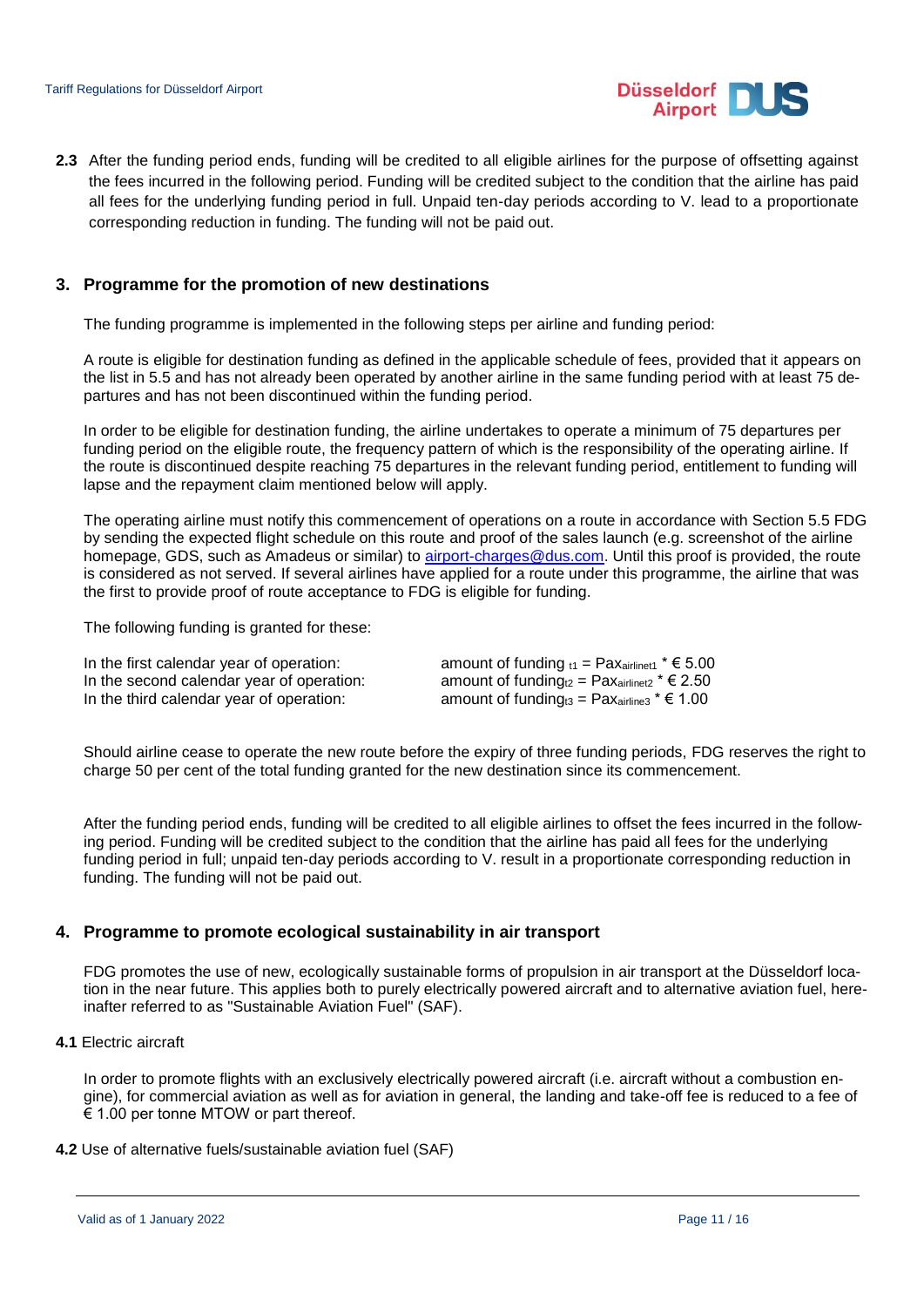

FDG promotes the provision and future use of alternative jet fuel at the Düsseldorf Airport. The FDG only promotes the use of blendable fuel that is certified in accordance with the EU Renewable Energy Directive REDII. Hence, it is the aim of the FDG to exclusively promote the use of fuels whose production only uses electricity from renewable energy sources and only residual materials or residual biomass that do not compete with food production.

FDG reimburses € 250.00 per tonne of blendable SAF refuelled up to a maximum amount of funding of € 1,000.00 per refuelling / departure. The following requirements must be met:

- The airline or the aircraft pilot must prove that they have obtained SAF locally for the departure out of Düsseldorf.
- Funding is per tonne of pure SAF, whereby the mixing ratio is taken into account accordingly.
- The airline or the pilot must provide the FDG with proof of the above, i.e. with flight number and date, or aircraft registration number and date.

## <span id="page-11-0"></span>**5. Definitions**

- **5.1** The funding period corresponds to the calendar year.
- **5.2** Flights: all take-offs and landings in Düsseldorf of scheduled commercial passenger flights in large-scale aviation (FDG flight types 11 to 38 without flight types 12 and 22 = redirected flights), the operational flight number of which bears the code of the respective airline. Code share flight numbers are not taken into account.
- **5.3** Passengers: total of all boarding, disembarking and transit passengers recorded in the FDG traffic statistics on the basis of the flight reports received

 by 10 January of the following year, who are transported to and from Düsseldorf by flights of the airline in accordance with Section 5.2.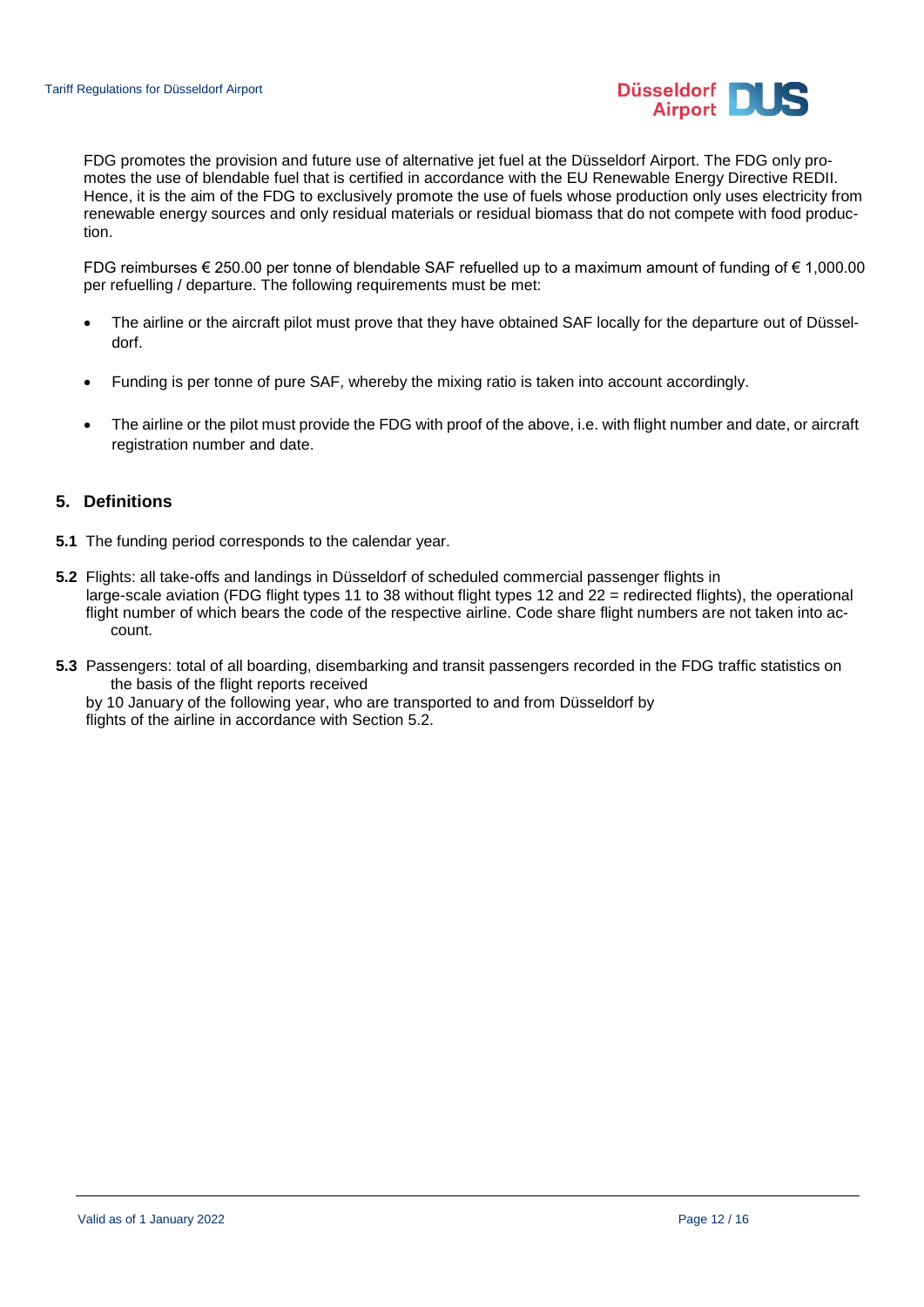

 **5.4** Intercontinental passengers: subset of passengers defined in 5.3 carried on flights with a direct flight number and direct aircraft, the destination airport or airport of departure of which is not located in the countries listed below.

| <b>Domestic</b> | <b>Europe EU</b><br>(excl. Germany)                                                                                                                                       |                                                                                                                                                        | <b>Europe non-EU</b>                                                                                                                                                                                                                                       | <b>Outside</b><br><b>Europe</b>                                                                |
|-----------------|---------------------------------------------------------------------------------------------------------------------------------------------------------------------------|--------------------------------------------------------------------------------------------------------------------------------------------------------|------------------------------------------------------------------------------------------------------------------------------------------------------------------------------------------------------------------------------------------------------------|------------------------------------------------------------------------------------------------|
| Germany         | Belgium<br><b>Bulgaria</b><br><b>Denmark</b><br>Estonia<br>Finland<br>France<br>Greece<br>Ireland<br><b>Italy</b><br>Croatia<br>Latvia<br>blic<br>Lithuania<br>Luxembourg | Malta<br><b>Netherlands</b><br>Austria<br>Poland<br>Portugal<br>Romania<br>Sweden<br>Slovakia<br>Slovenia<br>Spain<br>Czech Repu-<br>Hungary<br>Cyprus | Albania<br>Armenia<br>Azerbaijan<br>Bosnia-Herzegovina<br><b>Great Britain</b><br>Georgia<br>Iceland<br>Kosovo<br>Liechtenstein<br>Macedonia<br>Moldova<br>Montenegro<br>Norway<br>Russia*<br>Switzerland<br>Serbia<br>Turkey<br>Ukraine<br><b>Belarus</b> | <b>Israel</b><br>Syria<br>Lebanon<br>Jordan<br>Egypt<br>Libya<br>Tunisia<br>Algeria<br>Morocco |

\*Only airports with the ICAO location indicators UL, UM, UR, UU, UW in 1st and 2nd position.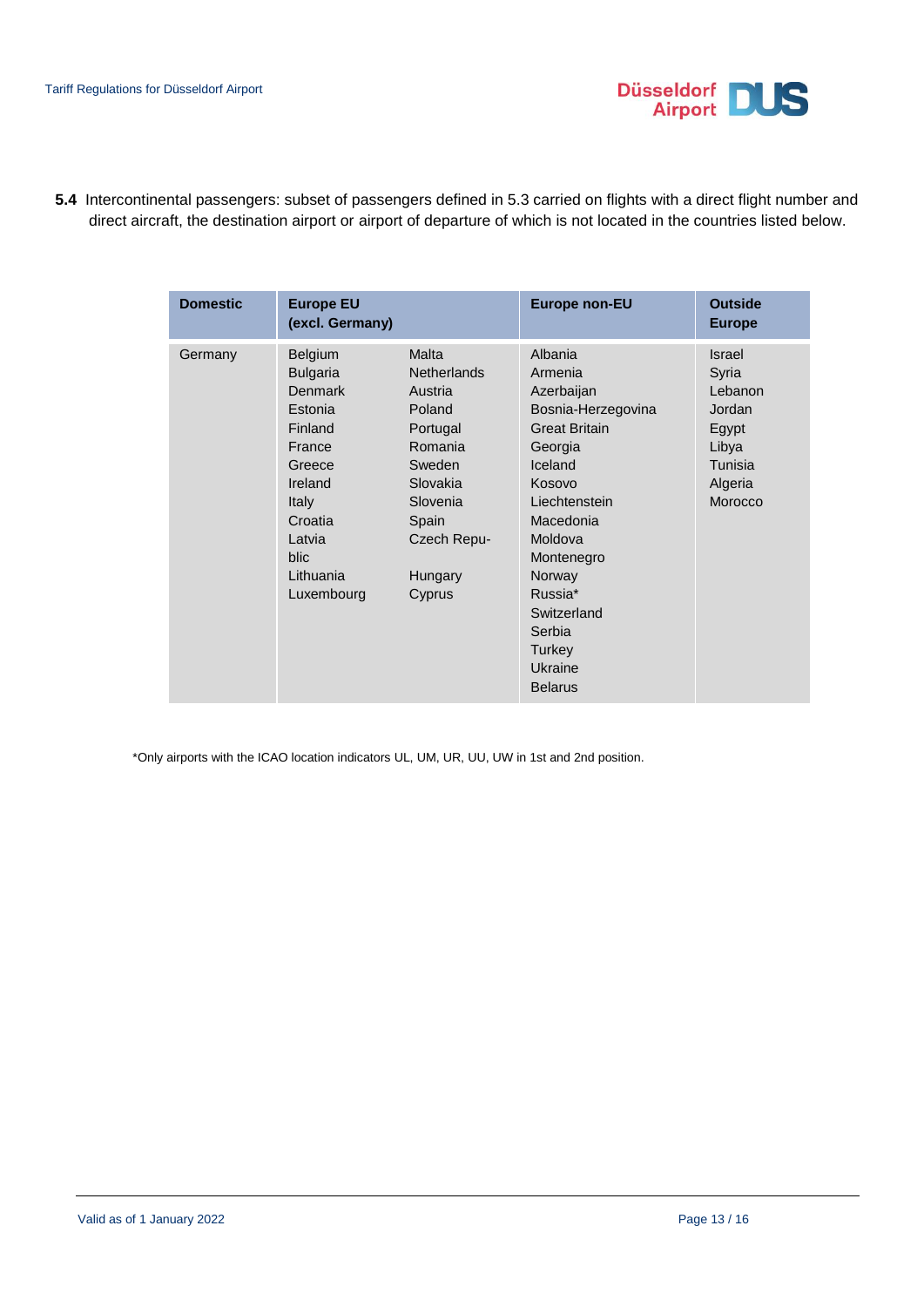

## **5.5** List of new destinations

| <b>Country</b>       | <b>IATA</b><br><b>Cities Codes</b>                                                                                      |
|----------------------|-------------------------------------------------------------------------------------------------------------------------|
| Albania              | Tirana (TIA)                                                                                                            |
| Algeria              | Algiers (ALG)                                                                                                           |
| Armenia              | Yerevan (EVN)                                                                                                           |
| <b>Belarus</b>       | Minsk (MSQ)                                                                                                             |
| Bosnia-Herzegovina   | Sarajevo (SJJ); Tuzla (TZL)                                                                                             |
| <b>Bulgaria</b>      | Sofia (SOF)                                                                                                             |
| Estonia              | Tallinn (TLL)                                                                                                           |
| France               | Bordeaux (BOD); Toulouse (TLS)                                                                                          |
| Georgia              | Kutaisi (KUT); Tbilisi (TBS)                                                                                            |
| <b>Great Britain</b> | Belfast (BFS); Bristol (BRS); Cardiff (CWL); Glasgow (GLA); Leeds<br>(LBA); Liverpool (LPL); Southampton (SOU)          |
| Jordan               | Amman (AMM)                                                                                                             |
| Lithuania            | Kaunas (KUN); Vilnius (VNO)                                                                                             |
| Morocco              | Casablanca (CAS); Fez (FEZ); Oujda (OUD); Marrakesh (RAK); Rabat<br>(RBA); Tangier (TNG)                                |
| Moldova              | Chișinău (KIV)                                                                                                          |
| Montenegro           | Podgorica (TGD)                                                                                                         |
| North Macedonia      | Skopje (SKP); Ohrid (OHD)                                                                                               |
| Austria              | Innsbruck (INN)                                                                                                         |
| Poland               | Kattowitz (KTW); Lublin (LUZ); Posen (POZ); Rzeszow (RZE);<br>Szczytno (SZY)                                            |
| Romania              | Bacău (BCM); Cluj-Napoca (CLJ); Craiova (CRA); Iași (IAS); Oradea<br>(OMR); Sibiu (SBZ); Suceava (SCV); Timișoara (TSR) |
| Russia               | Yekaterinburg (SVX); Krasnodar (KRR); Chelyabinsk (CEK)                                                                 |
| Serbia               | Nis (INI)                                                                                                               |
| Slovakia             | Bratislava (BTS)                                                                                                        |
| Spain                | Almería (LEI)                                                                                                           |
| <b>Turkey</b>        | Edremit (EDO); Sanliurfa (GNY); Sivas (VAS);                                                                            |
| Ukraine              | Kharkiv (HRK); Lviv (LWO); Zaporizhzhia (OZH)                                                                           |
| Hungary              | Debrecen (DEB)                                                                                                          |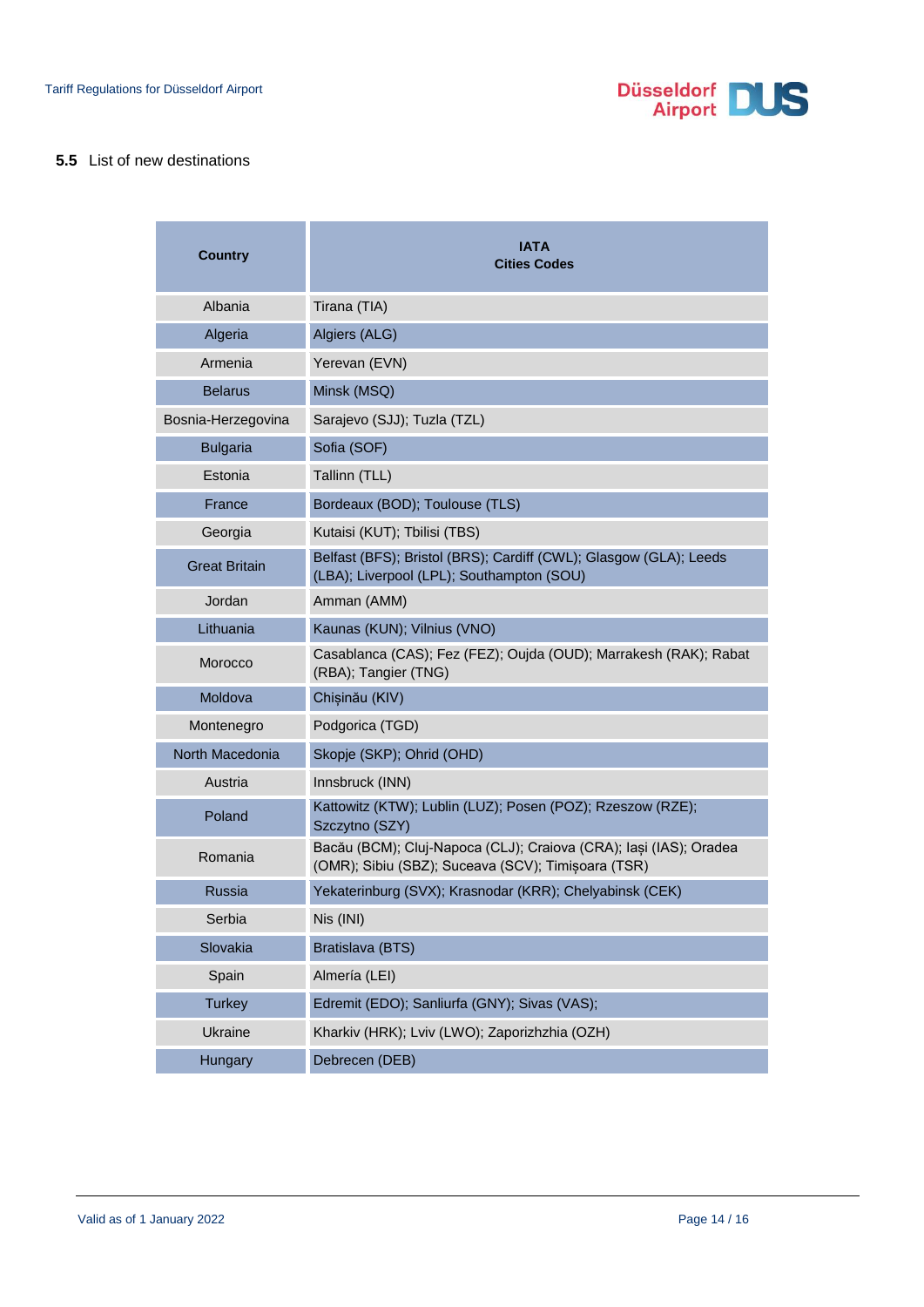

# <span id="page-14-0"></span>**IV. General**

- **a)** In the event of emergency landings due to technical malfunctions of the aircraft, or due to exercised or threatened use of force, no landing, take-off or passenger fees will be payable - unless DUS is the scheduled destination airport despite the above. Diversions will not be deemed emergency landings.
- **b)** No landing, take-off, passenger, positioning or parking charges are payable for civil government aircraft, provided the flight is operated based on a government order. Similarly, no landing, take-off or passenger fees are payable for aircraft operated by an employee of a civil aviation authority of the Federal Government or the German states in the exercise of official duties as a responsible pilot. Civil government aircraft are all aircraft owned or operated by the Federal Republic of Germany or a state of the Federal Republic of Germany and which bear a civil citizenship and registration mark.
- **c)** Airport fees must be paid in EUR before take-off. In special cases, they may be paid in arrears by prior agreement with the airport operator.
- **d)** Airport fees are fees as defined in Sec. 10 (1) of the German Value Added Tax Act (Umsatzsteuergesetzes). The person liable for payment must therefore additionally pay VAT.

# <span id="page-14-1"></span>**V. General Terms of Payment / Miscellaneous**

FDG is entitled at any time to demand sufficient collateral from the party liable for the fees for current and/or future claims arising from airport fees. Collateral will be deemed sufficient if it covers the fees expected to be paid by the payee under these Fee Regulations within one month. Collateral may be provided by a written, irrevocable, unconditional, unlimited, directly enforceable guarantee issued in accordance with the provisions of the FDG under German law by a credit institution authorised to do business in Germany, or by an advance payment as a deposit. FDG is also entitled to demand advance payments for the planned flight events.

Charges are calculated for ten-day periods, i.e. every 10 days. Invoices are payable immediately and in full. Discounts are not granted.

If the payee has authorised FDG to collect the fees by means of SEPA Direct Debit Authorisation, a shorter period of three days will apply for pre-notification. Should the SEPA regulations change in this respect, FDG is entitled to redefine the notice period. In exceptional situations (e.g. IT problems), SEPA direct debits are automatically executed on the next day without further notice.

The payee undertakes to ensure that there are sufficient funds in the account. Costs incurred due to non-payment or reversal of the direct debit will be borne by the payee, as long as the non-payment or reversal was not caused by FDG. Fees levied by the payment service provider (bank) in cross-border payment transactions will be borne in full by the payee. This also applies to fees incurred during card-based payment transactions (credit cards, etc.).

The payee is not entitled to determine the repayment of the fees. Each payment will be deducted from the current account balance. If there is no current account, the repayment sequence set forth in Sec. 366 par. 2, 367 par. 1 BGB will be decisive.

Complaints can only be considered within a period of four weeks from the invoice date.

Offsetting based on claims that are not recognised or legally established is excluded.